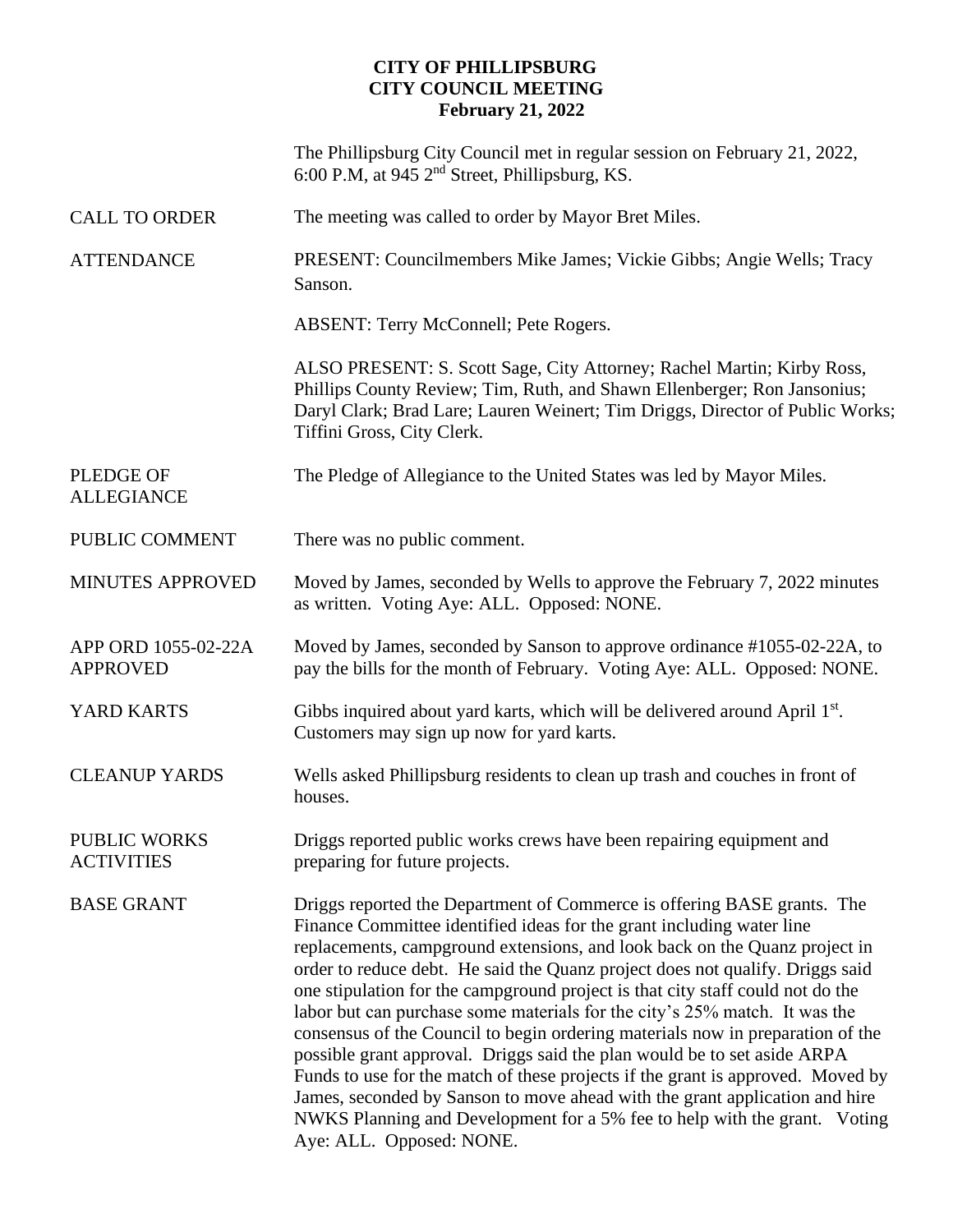| <b>COMPLAINTS</b>                        | Driggs reported complaints have been received about South Village Estates and<br>requests to clean up the properties will be pursued.                                                                                                                                                                                                                                                                                                                                                                                                                                                                                                                                                                                                                               |
|------------------------------------------|---------------------------------------------------------------------------------------------------------------------------------------------------------------------------------------------------------------------------------------------------------------------------------------------------------------------------------------------------------------------------------------------------------------------------------------------------------------------------------------------------------------------------------------------------------------------------------------------------------------------------------------------------------------------------------------------------------------------------------------------------------------------|
| <b>PLANNING</b><br><b>COMMISION</b>      | Driggs stated the Planning Commission did not meet last week, due to lack of<br>quorum, and will try to have a meeting before the next Council Meeting.                                                                                                                                                                                                                                                                                                                                                                                                                                                                                                                                                                                                             |
| <b>WATER RATE</b><br><b>REVIEW</b>       | Gross reported the City Council has committed to reviewing utility rates<br>annually. The water committee met to reviewed water fund revenues,<br>expenditures, upcoming projects, and area rates and recommends a \$3 increase<br>in the minimum rate for customers inside of city limits and \$6 increase of<br>minimum rate for customers outside of city limits. The rate increase is in<br>response to increasing costs of gas, electricity, employee wages and benefits, all<br>materials and to help with the Quanz Reservoir project loan payments.                                                                                                                                                                                                         |
| <b>SEWER RATE</b><br><b>REVIEW</b>       | Gross reported the Sewer committee reviewed sewer fund revenues,<br>expenditures, upcoming projects, and area rates. The committee recommends a<br>5% base rate increase due increases in price of gas, electricity, employee<br>benefits and supplies. Another change on the proposed resolution is for<br>buildings served by one water meter with two or more commercial units or a<br>combination of commercial and residential units will not be charged a second<br>base charge of \$23.35, but instead be assessed an additional charge of \$6 per<br>unit.                                                                                                                                                                                                  |
| <b>SOLID WASTE</b><br><b>RATE REVIEW</b> | The Solid Waste Committee also reviewed the last few years of solid waste<br>revenues and expenses, considered plans for future equipment replacements,<br>and compared current rates to the rates of surrounding areas. The city has two<br>trash trucks with the plans two replace one every seven years, so will need to<br>prepare for the purchase of a new one in 2028. The committee recommends a<br>5% increase in rates in response to increases in expenses and prepare for trash<br>truck replacement. The committee also discussed adding a requirement of<br>bagging all trash in order to be dumped, but tabled the requirement. The<br>committee asks that all customers be considerate of the dumping process and<br>the wind by bagging all trash. |
| <b>WATER RATE</b><br><b>RESOLUTION</b>   | Gross presented the following resolution:<br>RESOLUTION ADOPTING WATER RATES FOR THE CITY OF                                                                                                                                                                                                                                                                                                                                                                                                                                                                                                                                                                                                                                                                        |
|                                          | PHILLIPSBURG, KANSAS.                                                                                                                                                                                                                                                                                                                                                                                                                                                                                                                                                                                                                                                                                                                                               |
|                                          | <b>WHEREAS</b> , the Code of the City of Phillipsburg, Kansas adopted on<br>November 18, 2013, states the rates to be charged for water sold from the<br>municipal utility system of the city shall be set by resolution or policy of the<br>Governing Body;                                                                                                                                                                                                                                                                                                                                                                                                                                                                                                        |
|                                          | <b>WHEREAS</b> , the Phillipsburg City Council deems it advisable to set rates for<br>the sale of city water;                                                                                                                                                                                                                                                                                                                                                                                                                                                                                                                                                                                                                                                       |
|                                          | <b>WHEREAS,</b> the existing water rates set by Resolution #292, adopted on March<br>1, 2021, are no longer providing adequate income for the water system;                                                                                                                                                                                                                                                                                                                                                                                                                                                                                                                                                                                                         |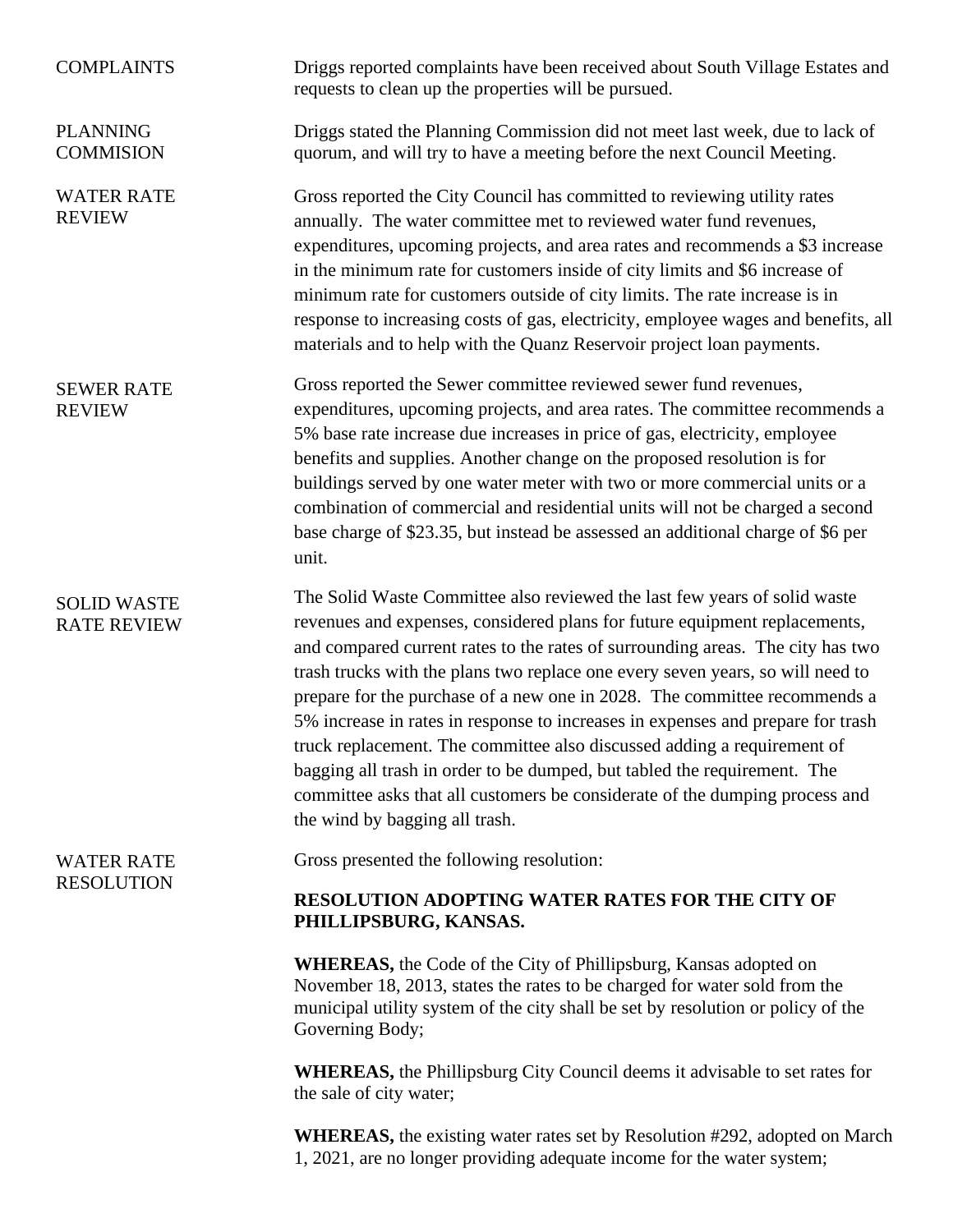### **NOW, THEREFORE, BE IT RESOLVED BY THE GOVERNING BODY OF THE CITY OF PHILLIPSBURG, KANSAS BE AS FOLLOWS:**

**Section 1:** Resolution #292 is hereby repealed**.**

**Section 2:** The following will be the water rates for the City of Phillipsburg Water System:

#### **Business & Residential Inside City Limits:**

First 1,000 gallons or less per month - \$24.00 minimum charge 1,001 – 8000 gallons per month - \$6.05 per thousand gallons  $8,001 - 15,000$  gallons per month - \$6.20 per thousand gallons 15,001 gallons and over per month - \$6.30 per thousand gallons

### **Treated Water for Industrial Use:**

First 1,000 gallons or less per month - \$24.00 minimum charge  $1,001 - 2,000,000$  gallons per month - \$3.65 per thousand gallons 2,000,001 gallons and over per month - \$3.30 per thousand gallons

#### **Untreated (Raw) Water Use:**

First 1,000 gallons or less per month - \$24.00 minimum charge 1,001 gallons and over per month - \$2.40 per thousand gallons

#### **Business & Residential Outside City Limits:**

First 1,000 gallons or less per month - \$48.00 minimum charge 1,001 – 8000 gallons per month - \$9.10 per thousand gallons  $8,001 - 15,000$  gallons per month - \$9.30 per thousand gallons 15,001 gallons and over per month - \$9.45 per thousand gallons

**Section 2:** This Resolution shall be in full force and effect with all water billing after March 1, 2022.

Moved by Wells, seconded by Sanson to adopt Resolution #306. Voting Aye: ALL. Opposed: NONE.

Gross presented the following resolution:

### **RESOLUTION ADOPTING SOLID WASTE RATES FOR THE CITY OF PHILLIPSBURG, KANSAS.**

**WHEREAS,** the Code of the City of Phillipsburg, Kansas adopted on November 18, 2013, states the rates to be charged for solid waste disposal shall be set by resolution or policy of the Governing Body;

**WHEREAS,** the Phillipsburg City Council deems it advisable to set rates for the sale of city solid waste disposal;

# **NOW, THEREFORE, BE IT RESOLVED BY THE GOVERNING BODY OF THE CITY OF PHILLIPSBURG, KANSAS BE AS FOLLOWS:**

**Section 1:** Resolution #282 is hereby repealed.

ADOPTED

RESOLUTION #306

SOLID WASTE RATE RESOLUTION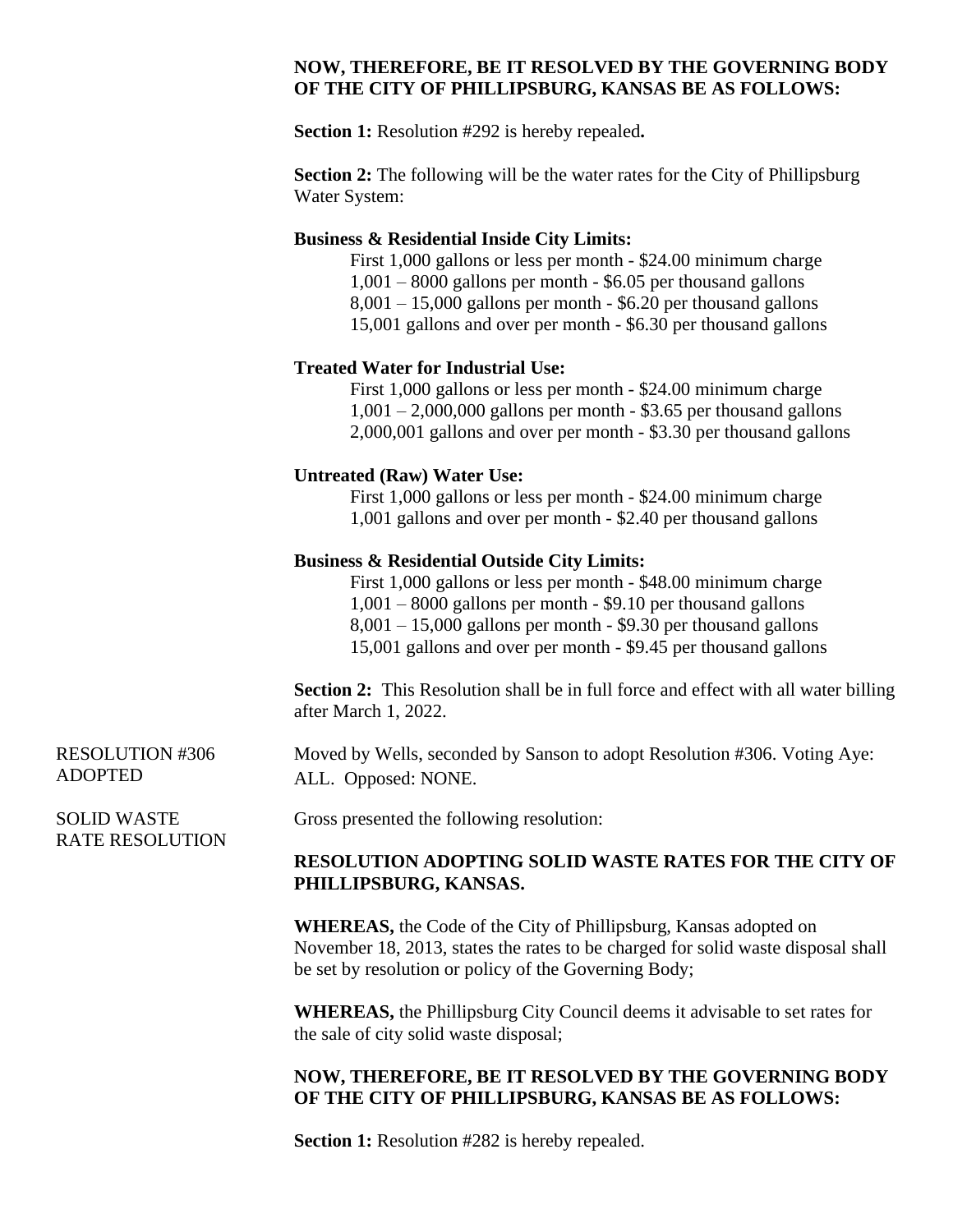| Residential             | \$20.50 per month for one kart with one pickup per        |
|-------------------------|-----------------------------------------------------------|
| Buildings - Kart        | week. Each additional kart will be \$10.25per month       |
|                         | for one pickup per week. There will be no per unit        |
|                         | charge. A minimum of one kart is required for each        |
|                         | water meter when occupied.                                |
| Residential             | \$52.50 per month per dumpster for one pickup per         |
| Buildings - 2.5         | week. There will be no per unit charge. A minimum of      |
| yard Dumpster           | one dumpster is required for each water meter when        |
|                         | occupied.                                                 |
| Commercial              | \$20.50 per month for one kart one pickup per week.       |
| Buildings-Kart          | Each additional kart will be \$10.25 per month for one    |
|                         | pickup per week. Additional pickups per week will be      |
|                         | at the same rates multiplied by the number of pickups.    |
|                         | There will be no per unit charge. A minimum of one        |
|                         | kart is required for each water meter when occupied.      |
| Commercial              | \$52.50 per dumpster per month for one pickup per         |
| Buildings, $-2.5$       | week. Additional pickups per week will be at the same     |
| yard Dumpster           | rate multiplied by the number of pickups. A minimum       |
|                         | of one dumpster is required for each water meter when     |
|                         | occupied.                                                 |
| Combination             | \$20.50 per month for one kart one pickup per week.       |
| <b>Residential Unit</b> | Each additional kart will be \$10.25 per month for one    |
| with Commercial         | pickup per week. Additional pickups per week will be      |
| Unit - Kart             | at the same rates multiplied by the number of pickups.    |
|                         | There will be no per unit charge. A minimum of one        |
|                         | kart is required for each water meter when occupied.      |
| Combination             | \$52.50 per dumpster each month for one pickup per        |
| <b>Residential Unit</b> | week. Additional pickups per week will be at the          |
| with Commercial         | same rate multiplied by the number of pickups. A          |
| Unit $-2.5$ yard        | minimum of one dumpster is required for each water        |
| Dumpster                | meter when occupied.                                      |
| <b>Solid Waste</b>      | All solid waste collection outside the corporate limits   |
| <b>Outside City</b>     | of the city will be charged at one and one-half times the |
| Limits                  | rate charged inside the city limits.                      |

**Section 2:** The following will be the solid waste disposal rates when collected by the City of Phillipsburg:

**Section 2:** This Resolution shall be in full force and effect with all solid waste billing after March 1, 2022.

Moved by Wells, seconded by Sanson to adopt Resolution #307. Voting Aye: ALL. Opposed: NONE.

Gross presented the following resolution:

# **RESOLUTION ADOPTING SEWERAGE SYSTEM RATES FOR THE CITY OF PHILLIPSBURG, KANSAS.**

**WHEREAS,** the Code of the City of Phillipsburg, Kansas adopted on November 18, 2013, states appropriate service charges, based on residency in volume used, shall be set by resolution or policy of the Governing Body;

RESOLUTION #307 ADOPTED

SEWER RATE RESOLUTION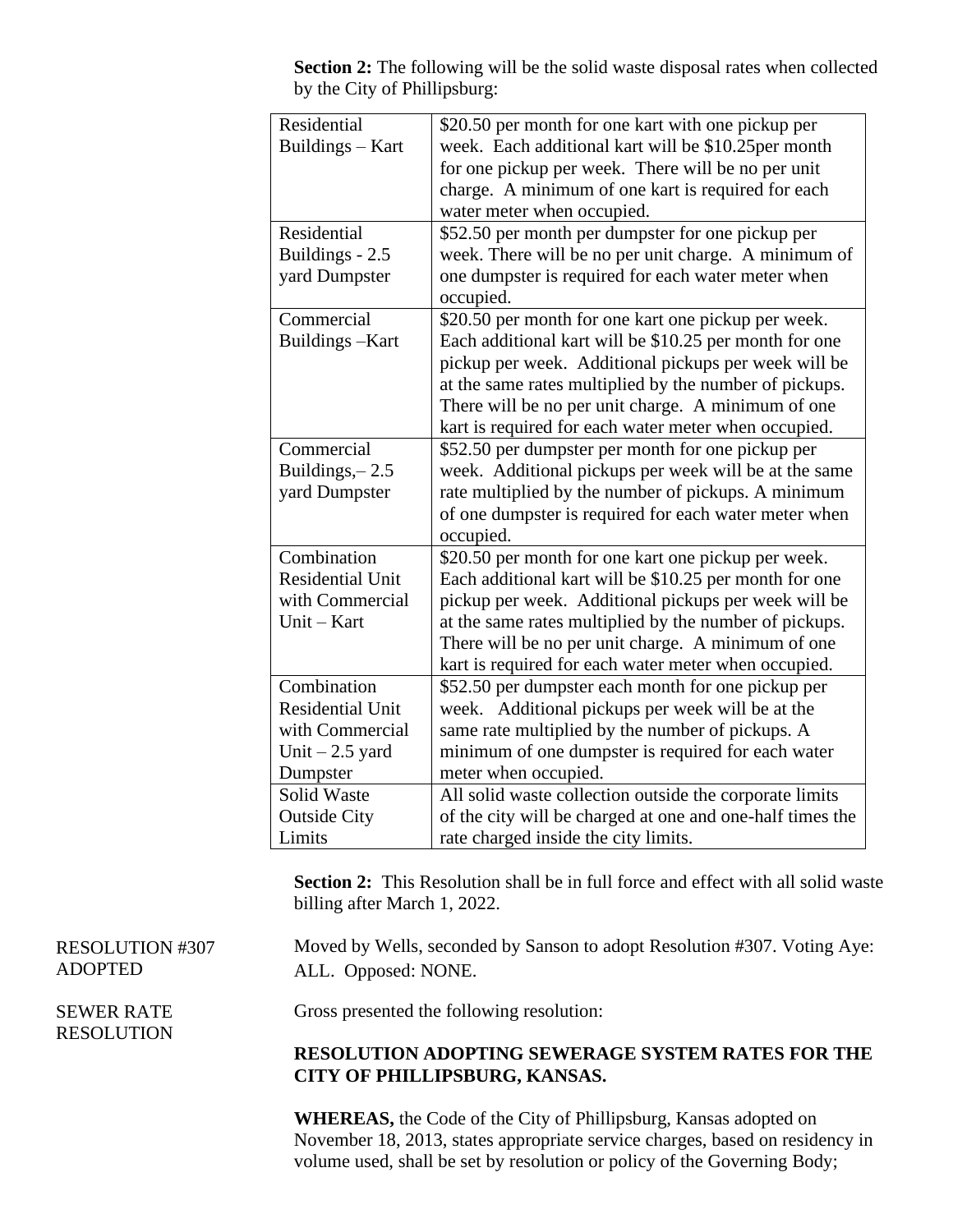**WHEREAS**, the user charge system shall generate adequate annual revenues to pay costs of annual operation and maintenance including replacement and costs associated with debt retirement of banded capital associated with finance the treatment works which the city may by ordinance designate to be paid by the user charge system;

**WHEREAS,** the existing wastewater rates set by Resolution #247, adopted on June 5, 2017, are no longer providing adequate income for the sewerage system;

# **NOW, THEREFORE, BE IT RESOLVED BY THE GOVERNING BODY OF THE CITY OF PHILLIPSBURG, KANSAS AS FOLLOWS:**

**Section 1:** The following will be the sewerage system user rates for the City of Phillipsburg Sewerage System:

## **Inside City Limits Residential - Single family contributors of less than or equal to normal domestic strength wastewater**

\$24.42/month/user plus \$0.30 per 1,000 gallons per month of water used based on the average water consumption per month during the previous winter months of December, January, & February. Multi-family unit will be assessed an additional charge of \$24.42 for each additional residential unit served by one meter per month.

## **Inside City Limits Light Commercial - Non-residential users or combination of residential and commercial users which contribute less than 8,000 gallons per month of less than or equal to normal domestic strength wastewater**

\$25.83/month/user plus \$0.30 per 1,000 gallons per month of water used based on the average water consumption per month during the previous winter months of December, January, & February. Buildings served by one meter with two or more commercial units or a combination of residential and commercial units will be assessed an additional charge of \$6 per unit or per floor for multi business complexes.

# **Inside City Limits Medium Commercial - Non-residential users or combination of residential and commercial users which contribute between 8,000 and 100,000 gallons per month of less than or equal to normal domestic strength wastewater**

\$42.69/month/user plus \$0.40 per 1,000 gallons per month of water used based on the average water consumption per month during the previous winter months of December, January, & February. Buildings served by one meter with two or more commercial units or a combination of residential and commercial units will be assessed an additional charge of \$6 per unit or per floor for multi business complexes.

# **Inside City Limits Heavy Commercial - Non-residential users or combination of residential and commercial users which contribute more than 100,000 gallons per month of less than or equal to normal domestic strength wastewater**

\$46.36/month/user plus \$0.45 per 1,000 gallons per month of water used based on the average water consumption per month during the previous winter months of December, January, & February or by actual wastewater discharged through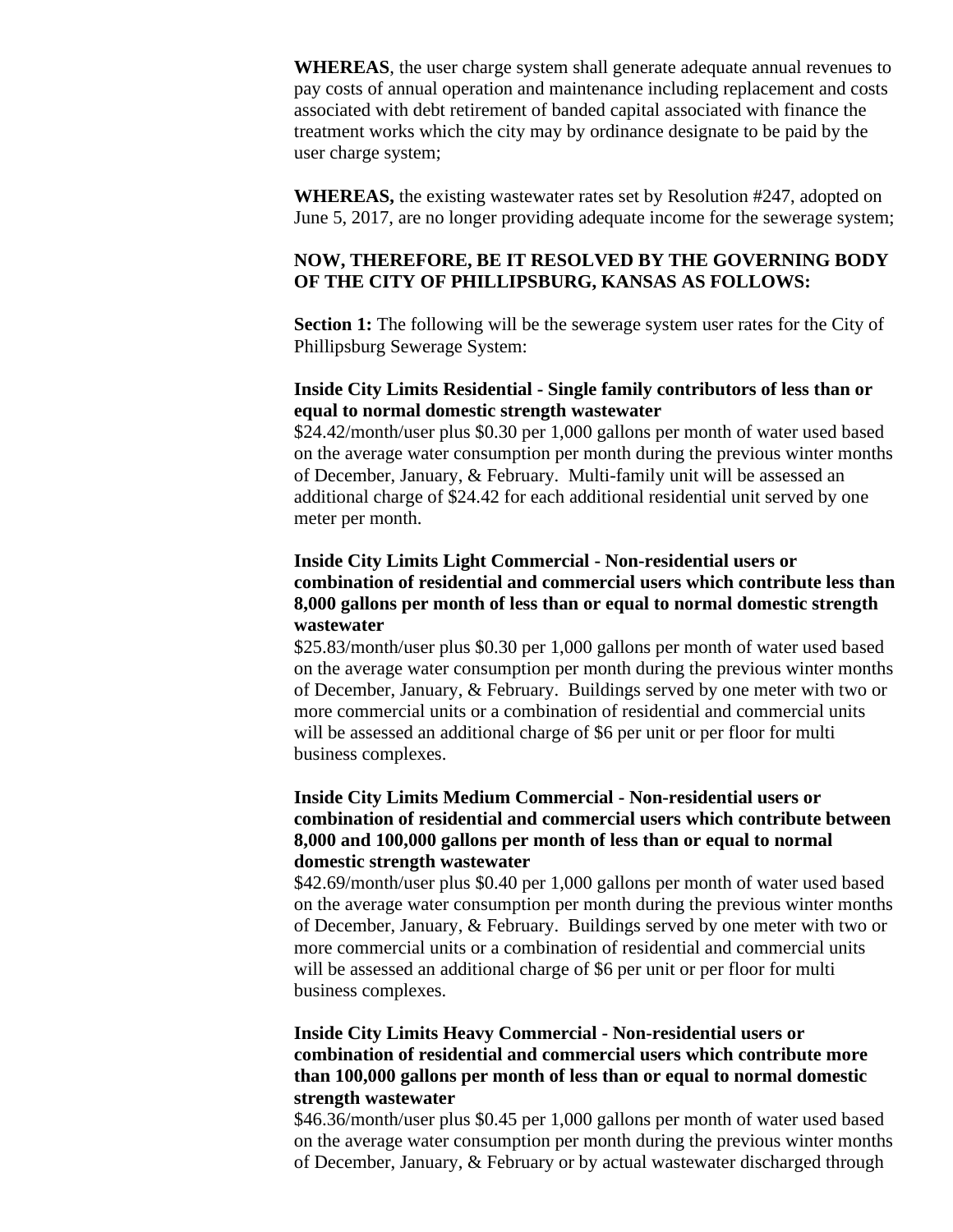a meter. Buildings served by one meter with two or more commercial units or a combination of residential and commercial units will be assessed an additional charge of \$6 per unit or per floor for multi business complexes.

## **Inside City Limits Medium Institutional - Public or private schools which contribute less than 500 gallons per month per student of less than or equal to normal domestic strength wastewater**

\$0.94/month/student plus \$0.40 per 1,000 gallons per month of water used based on the average water consumption per month during the previous winter months of December, January, & February. The minimum charge amount will be \$24.60 per month or by actual wastewater discharged through a meter.

# **Inside City Limits Heavy Institutional - Hospitals, elderly care homes, hotels and motels which contribute more than 500 gallons per month per bed (for motels and hotels, bed shall denote one unit) of less than or equal to normal domestic strength wastewater**

\$3.27/month/bed plus \$0.40 per 1,000 gallons per month of water used based on the average water consumption per month during the previous winter months of December, January, & February.

# **Outside City Limits Residential - Single family contributors of less than or equal to normal domestic strength wastewater**

\$36.65/month/user plus \$0.45 per 1,000 gallons per month of water used based on the average water consumption per month during the previous winter months of December, January, & February. Buildings served by one meter with two or more commercial units or a combination of residential and commercial units will be assessed an additional charge of \$6 per unit or per floor for multi business complexes.

## **Outside City Limits Light Commercial - Non-residential users or combination of residential and commercial users which contribute less than 8,000 gallons per month of less than or equal to normal domestic strength wastewater**

\$38.75/month/user plus \$0.45 per 1,000 gallons per month of water used based on the average water consumption per month during the previous winter months of December, January, & February. Buildings served by one meter with two or more commercial units or a combination of residential and commercial units will be assessed an additional charge of \$6 per unit or per floor for multi business complexes.

## **Outside City Limits Medium Commercial - Non-residential users or combination of residential and commercial users which contribute between 8,000 and 100,000 gallons per month of less than or equal to normal domestic strength wastewater**

\$64.05/month/user plus \$0.60 per 1,000 gallons per month of water used based on the average water consumption per month during the previous winter months of December, January, & February. Buildings served by one meter with two or more commercial units or a combination of residential and commercial units will be assessed an additional charge of \$6 per unit or per floor for multi business complexes.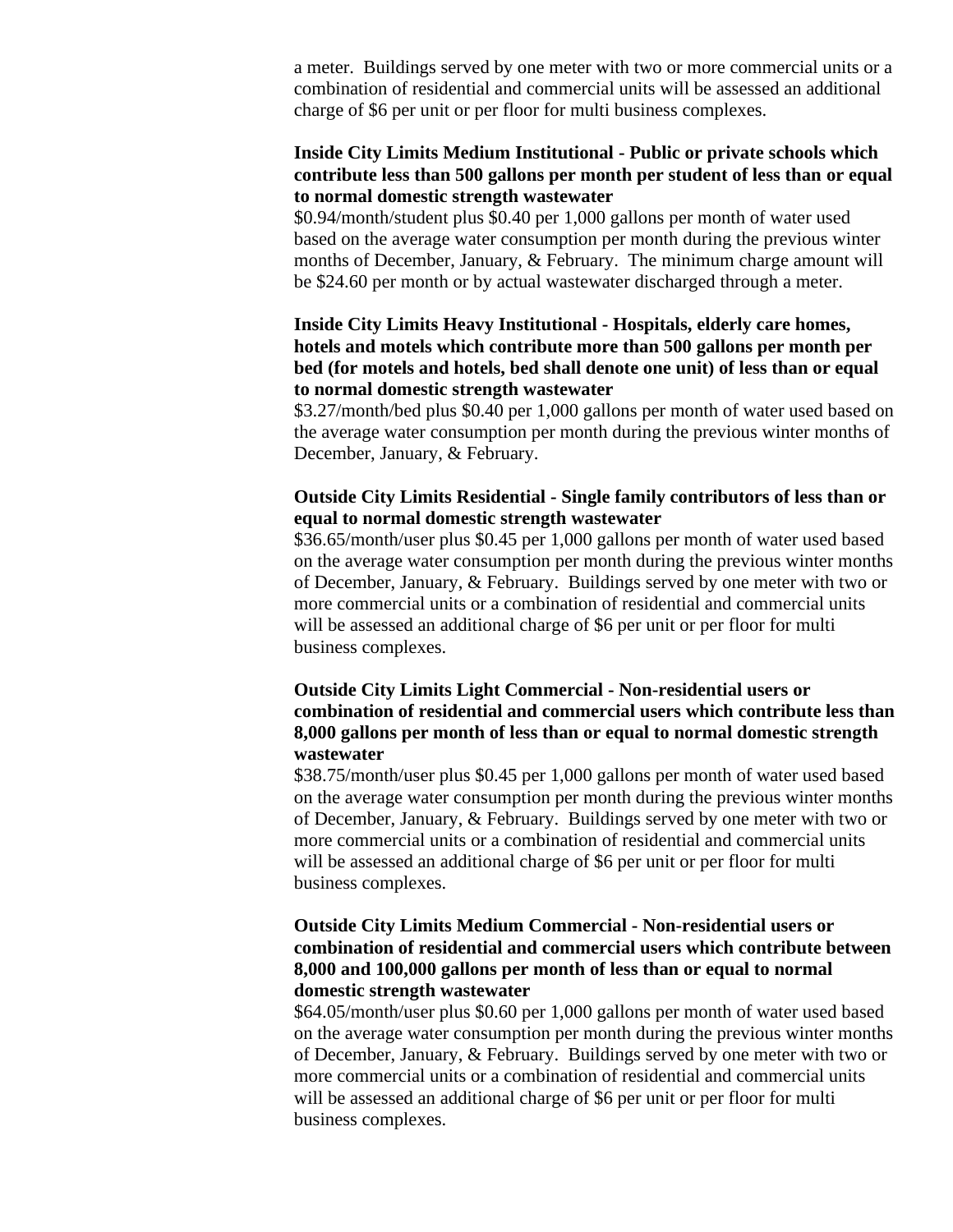|                                          | <b>Outside City Limits Heavy Commercial - Non-residential users or</b><br>combination of residential and commercial users which contribute more<br>than 100,000 gallons per month of less than or equal to normal domestic                                                                                                                                                                                                                                                                                                                                                                                                                                                                                                                                                                                                                                                                                                                                                     |
|------------------------------------------|--------------------------------------------------------------------------------------------------------------------------------------------------------------------------------------------------------------------------------------------------------------------------------------------------------------------------------------------------------------------------------------------------------------------------------------------------------------------------------------------------------------------------------------------------------------------------------------------------------------------------------------------------------------------------------------------------------------------------------------------------------------------------------------------------------------------------------------------------------------------------------------------------------------------------------------------------------------------------------|
|                                          | strength wastewater<br>\$69.57/month/user plus \$0.70 per 1,000 gallons per month of water used based<br>on the average water consumption per month during the previous winter months<br>of December, January, & February or by actual wastewater discharged through<br>a meter. Buildings served by one meter with two or more commercial units or a<br>combination of residential and commercial units will be assessed an additional<br>charge of \$6 per unit or per floor for multi business complexes.                                                                                                                                                                                                                                                                                                                                                                                                                                                                   |
|                                          | <b>Outside City Limits Medium Institutional - Public or private schools which</b><br>contribute less than 500 gallons per month per student of less than or equal<br>to normal domestic strength wastewater<br>\$1.41/month/student plus \$0.60 per 1,000 gallons per month of water used<br>based on the average water consumption per month during the previous winter<br>months of December, January, & February. The minimum charge amount will<br>be \$36.90 per month or by actual wastewater discharged through a meter.                                                                                                                                                                                                                                                                                                                                                                                                                                                |
|                                          | Heavy Institutional - Hospitals, elderly care homes, hotels and motels<br>which contribute more than 500 gallons per month per bed (for motels and<br>hotels, bed shall denote one unit) of less than or equal to normal domestic                                                                                                                                                                                                                                                                                                                                                                                                                                                                                                                                                                                                                                                                                                                                              |
|                                          | strength wastewater<br>\$4.94/month/bed plus \$0.60 per 1,000 gallons per month of water used based on<br>the average water consumption per month during the previous winter months of<br>December, January, & February.                                                                                                                                                                                                                                                                                                                                                                                                                                                                                                                                                                                                                                                                                                                                                       |
|                                          | <b>Section 2:</b> This Resolution shall be in full force and effect with all sewerage<br>billing after March 1, 2022.                                                                                                                                                                                                                                                                                                                                                                                                                                                                                                                                                                                                                                                                                                                                                                                                                                                          |
| <b>RESOLUTION #308</b><br><b>ADOPTED</b> | Moved by Wells, seconded by Sanson to adopt Resolution #308. Voting Aye:<br>ALL. Opposed: NONE.                                                                                                                                                                                                                                                                                                                                                                                                                                                                                                                                                                                                                                                                                                                                                                                                                                                                                |
| <b>SEWER CODE</b>                        | It was the consensus of the Council to have City Attorney Sage draft an<br>ordinance to increase the sewer connection fee to \$25 and amend city code 15-<br>403 to transfer funds into the sewer equipment reserve fund at the Council's<br>discretion instead of monthly in the amount of \$553.                                                                                                                                                                                                                                                                                                                                                                                                                                                                                                                                                                                                                                                                             |
| PENALTY BILLINGS                         | Gross reported Phillipsburg city sewer rate code 15-507 states, "All bills are due<br>and payable by the first day of each month. Failure to pay the bill by the $10th$<br>day of the month will result in penalty being added as provided in section 15-<br>305." Water rate code 15-305 states, "All such accounts shall be paid on or<br>before the 10 <sup>th</sup> day of the month they are due and payable and a penalty of 10%<br>of the amount due shall be added to each bill not paid as provided." Solid waste<br>rate code 15-614 (c) states, "Delinquent refuse bills shall carry the same due<br>dates, grace periods and penalties as water bills." However, the practice for<br>many years has been to only add penalty on the water portion of the bill. It was<br>the consensus of the Council to begin following the current code as written and<br>charge 10% penalty on entire outstanding utility bill instead of just on<br>outstanding water charges. |